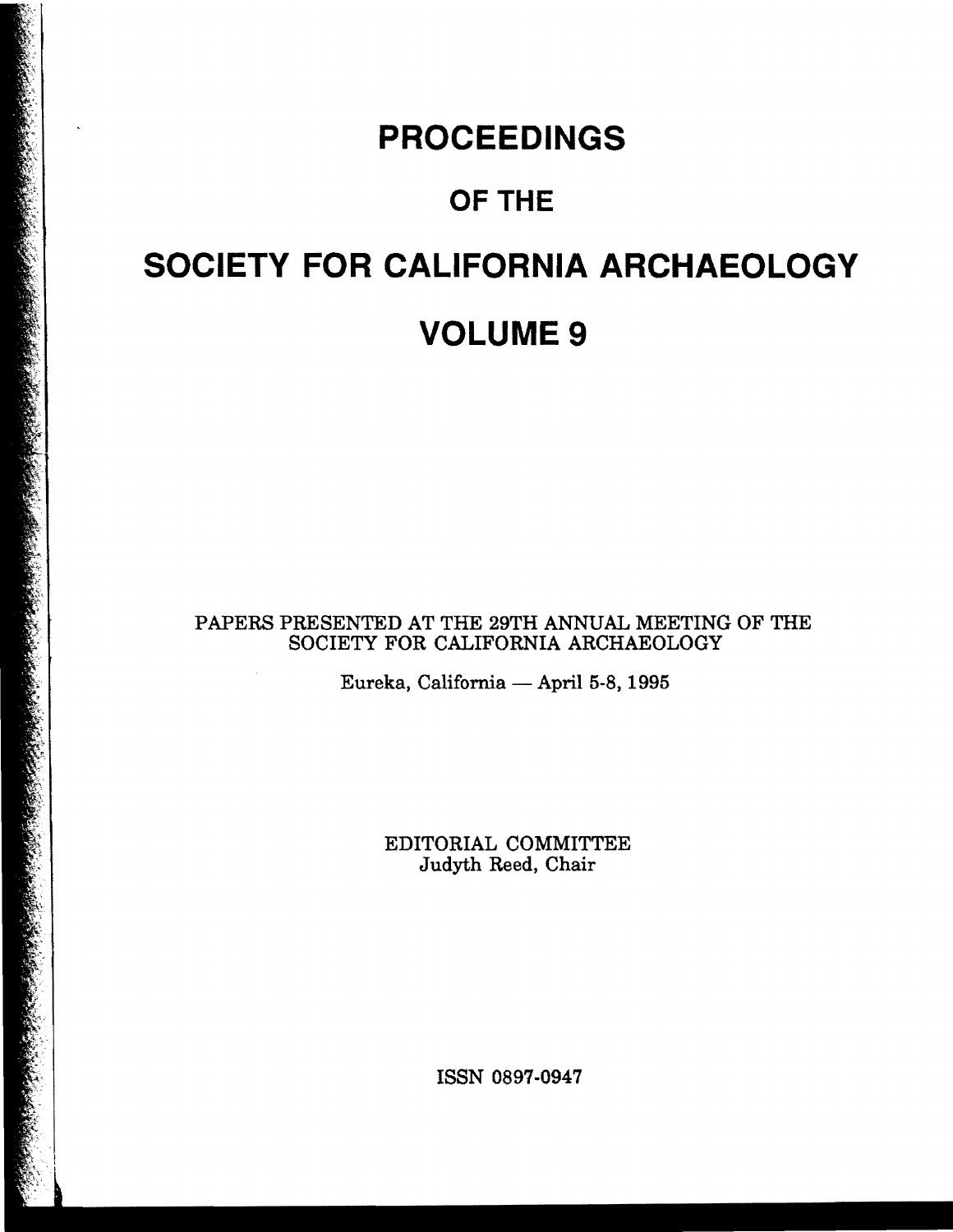#### **STATEMENT OF PURPOSE**

The *Proceedings* was established by the Society for California Archaeology in 1988 to promote public dissemination of recent archaeological investigations in California. The *Proceedings* provides a publication outlet for the papers presented at the SCA Annual Meetings. All papers presented at the Annual Meeting are eligible for publication. The *Proceedings* are published annually, thus insuring prompt publication and dissemination of research results and commentary relating to California archaeology. Individual papers are published as received, without formal peer review, except as required by the *Proceedings* editors to insure conformance with the established style requirements.

#### **INFORMATION FOR CONTRIBUTORS**

Authors should prepare their manuscript in accordance with the *Proceedings* style guide, published in Volume 3. Authors should submit their manuscript in both hard copy and on computer diskette. The *Proceedings* will not publish information that has appeared in the Society's *Newsletter.* The deadline for submission of manuscripts is July 1st, following the Annual Meeting. Manuscripts should be submitted to the *Proceedings* editor at the address listed in the SCA *Newsletter.* 

**Copyright @ 1996 by the Society for California Archaeology**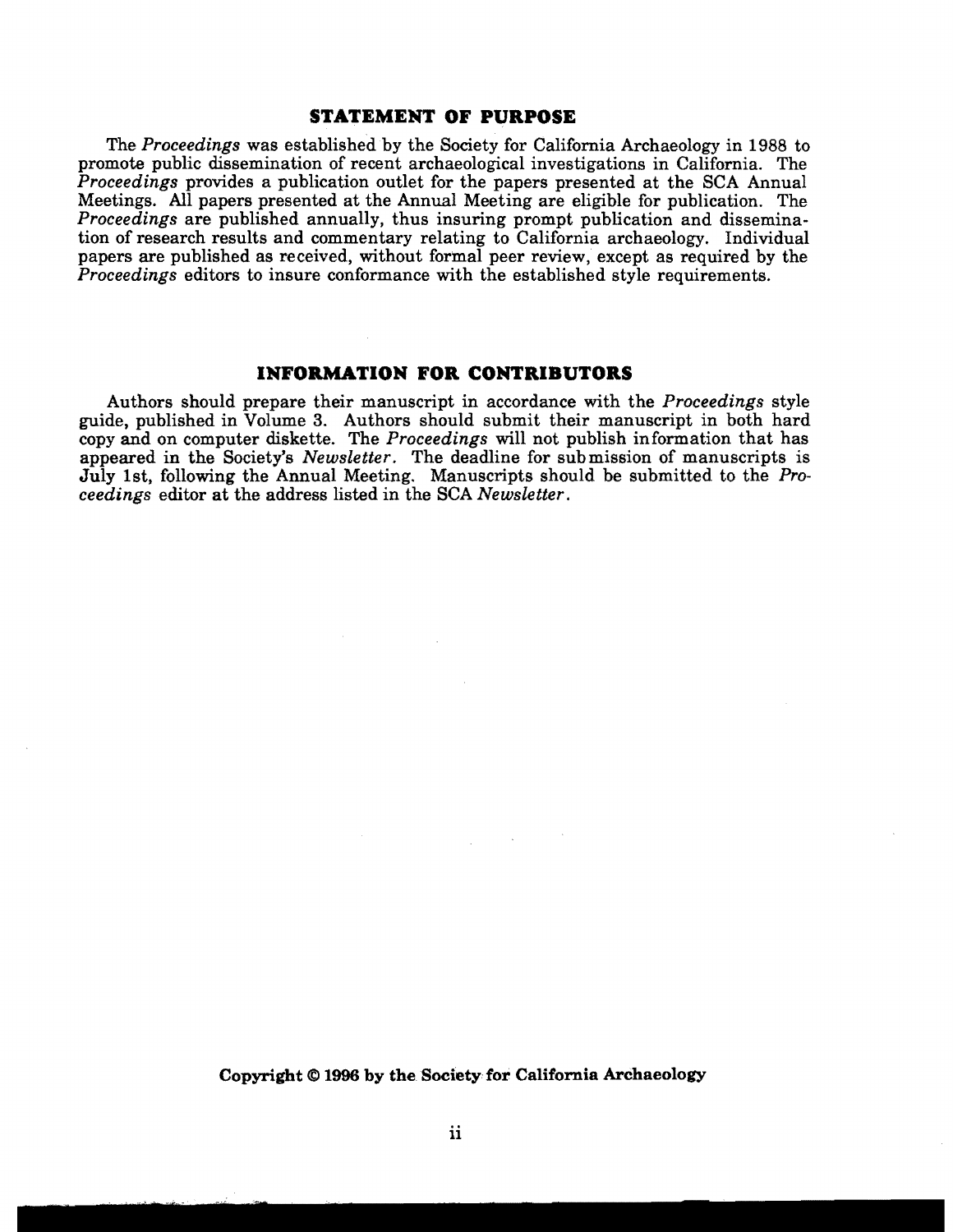## **Contents**

 $\mathcal{L}^{\text{max}}_{\text{max}}$  ,  $\mathcal{L}^{\text{max}}_{\text{max}}$ 

 $\sim$ 

| Symposium 2: The Construction of Native Group Boundaries in Northern California Archae-<br>ology                            |    |
|-----------------------------------------------------------------------------------------------------------------------------|----|
| THE CONSTRUCTION OF FRONTIERS AND BOUNDARIES IN NORTHERN CALIFORNIA                                                         | 1  |
| <b>HYPHENATED IDENTITIES</b>                                                                                                | 5  |
| THE SUPERNATURAL FRONTIER IN POMO COSMOLOGY                                                                                 | 9  |
| LINGUISTIC ARCHAEOLOGY AND THE USE OF ETHNOLINGUISTIC BOUNDARIES                                                            | 13 |
| <b>GEOGRAPHIC VARIATION IN NATIVE ALASKAN ETHNIC BOUNDARY MARKERS</b>                                                       | 20 |
| OBSIDIAN STUDIES, SOCIAL BOUNDARIES, THEORETICAL MODELS, AND THE<br>DEVELOPMENT OF TRIBELET STRUCTURE IN CENTRAL CALIFORNIA | 25 |
| Symposium 3: The Town and the Country: Historical Archaeology in the East Bay Area                                          |    |
| CYPRESS REPLACEMENT PROJECT: CALTRANS MEETS THE CHALLENGE                                                                   | 30 |
| WEST OAKLAND: A TERMINUS OF THE URBAN WEST                                                                                  | 33 |
| "SUNSHINE CORNER": ARCHAEOLOGY AND THE DOMESTIC REFORM MOVEMENT IN<br>WEST OAKLAND, CALIFORNIA                              | 37 |
| THE QUEST FOR "DAD" MOORE: THEME, PLACE, AND THE INDIVIDUAL IN HISTORICAL<br><b>ARCHAEOLOGY</b>                             | 41 |
| OAKLAND: PRIVY TO THE PAST                                                                                                  | 45 |
| ORAL HISTORY, ARCHAEOLOGY, AND EPHEMERAL CULTURE: BOCCE BALL IN THE<br><b>VASCO</b>                                         |    |
|                                                                                                                             | 50 |
| SOCIAL NETWORKING ON THE VASCO                                                                                              | 55 |
| Symposium 4: Rock Art Studies                                                                                               |    |
| DISCOVERING ETHNOGRAPHIC ROCK ART IN THE CLEAR LAKE BASIN                                                                   | 64 |
| GENDER IN STONE: YONIS, PHALLIC STONES, AND MALE AND FEMALE SYMBOLS IN<br>SOUTHERN CALIFORNIA ROCK ART                      |    |
|                                                                                                                             | 73 |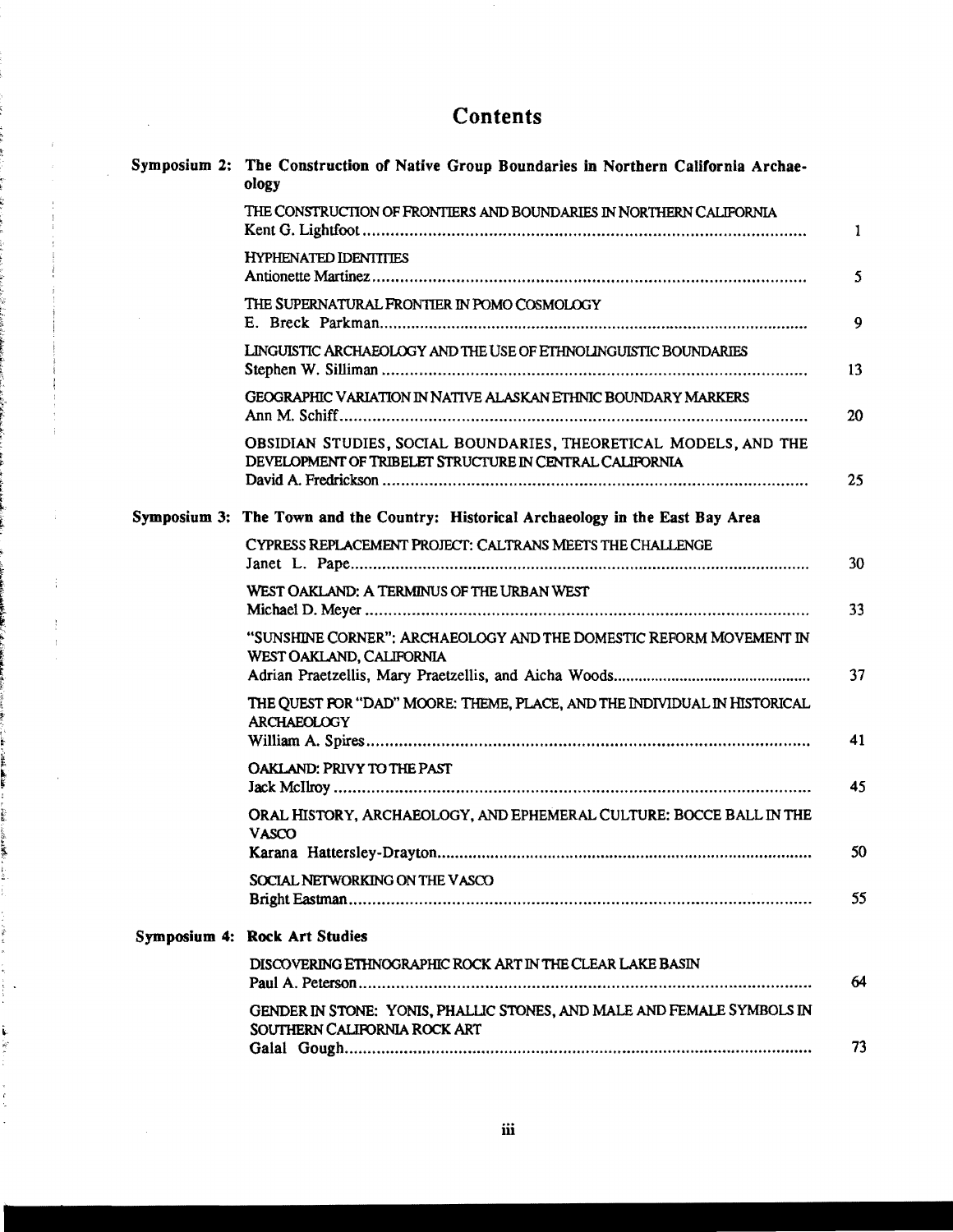| Symposium 5: Nearly 60 Years of Discovery: A Symposium Honoring Dee Simpson's Contri-<br>butions to the Archaeology of the Mojave Desert                                                                                                                                                                                         |  |
|----------------------------------------------------------------------------------------------------------------------------------------------------------------------------------------------------------------------------------------------------------------------------------------------------------------------------------|--|
| AN EXAMINATION OF DEE SIMPSON'S ROLE IN THE DEVELOPMENT OF CALIFORNIA<br><b>DESERT ARCHAEOLOGY</b><br>80                                                                                                                                                                                                                         |  |
| RECENT ADVANCES IN PETROGLYPH DATING AND THEIR IMPLICATIONS FOR THE PRE-<br>CLOVIS OCCUPATION OF NORTH AMERICA<br>David S. Whitley, Ronald I. Dorn, Julie Francis, Lawrence L. Loendorf, Thomas Hol-<br>92                                                                                                                       |  |
| EARLY MAN AT SAN DIEGO; A GEOMORPHIC-ARCHAEOLOGICAL VIEW<br>104                                                                                                                                                                                                                                                                  |  |
| A SEARCH STRATEGY FOR EVIDENCE OF EARLY MAN IN AMERICA: A PRELIMINARY<br>ASSESSMENT OF THE MANIX TYPE SECTION, CENTRAL MOJAVE DESERT, CALIFORNIA<br>113                                                                                                                                                                          |  |
| THOUGHTS ON THE LAKE MANIX COMPLEX AND ITS RELATIONSHIP TO THE PEOPLING<br>OF THE NEW WORLD<br>120                                                                                                                                                                                                                               |  |
| 15,000 YEARS OF HUMAN TRAILS IN THE MANIX LAKE BASIN<br>127                                                                                                                                                                                                                                                                      |  |
| DISTRIBUTION AS A FUNCTIONAL FACTOR OF ROCK ALIGNMENTS IN THE MOJAVE<br><b>DESERT</b><br>153                                                                                                                                                                                                                                     |  |
| Symposium 8: Decompressing the Data: A Survey of Underwater Archaeology in California                                                                                                                                                                                                                                            |  |
| BONES IN THE SAND: RECONNAISSANCE AND TEST EXCAVATION OF THE 19TH-<br>CENTURY BARKENTINE JANE L. STANFORD<br>157                                                                                                                                                                                                                 |  |
| Symposium 10: Investigations of Work Camps in the Western United States                                                                                                                                                                                                                                                          |  |
| RICE BOWLS IN THE DIGGINGS: CHINESE MINERS NEAR GRANITE, OREGON<br>161                                                                                                                                                                                                                                                           |  |
| WORK CAMPS OR ETHNIC VILLAGES? THE CHINESE SHRIMP CAMPS OF SAN<br>FRANCISCO BAY<br>170                                                                                                                                                                                                                                           |  |
| STANDARD TIMBER COMPANY LOGGING CAMPS ON THE MILL CREEK DRAINAGE,<br>UINTA MOUNTAINS, UTAH<br>179                                                                                                                                                                                                                                |  |
| LIFE IN A 20TH-CENTURY PETROLEUM WORK CAMP<br>183                                                                                                                                                                                                                                                                                |  |
| والمستحدث والمستقر والمتهور والمستحدث                                                                                                                                                                                                                                                                                            |  |
| and the second state of the<br>$\label{eq:2.1} \mathcal{L}_{\mathcal{A}}(\mathcal{L}_{\mathcal{A}}) = \mathcal{L}_{\mathcal{A}}(\mathcal{L}_{\mathcal{A}}) = \mathcal{L}_{\mathcal{A}}(\mathcal{L}_{\mathcal{A}}) = \mathcal{L}_{\mathcal{A}}(\mathcal{L}_{\mathcal{A}}) = \mathcal{L}_{\mathcal{A}}(\mathcal{L}_{\mathcal{A}})$ |  |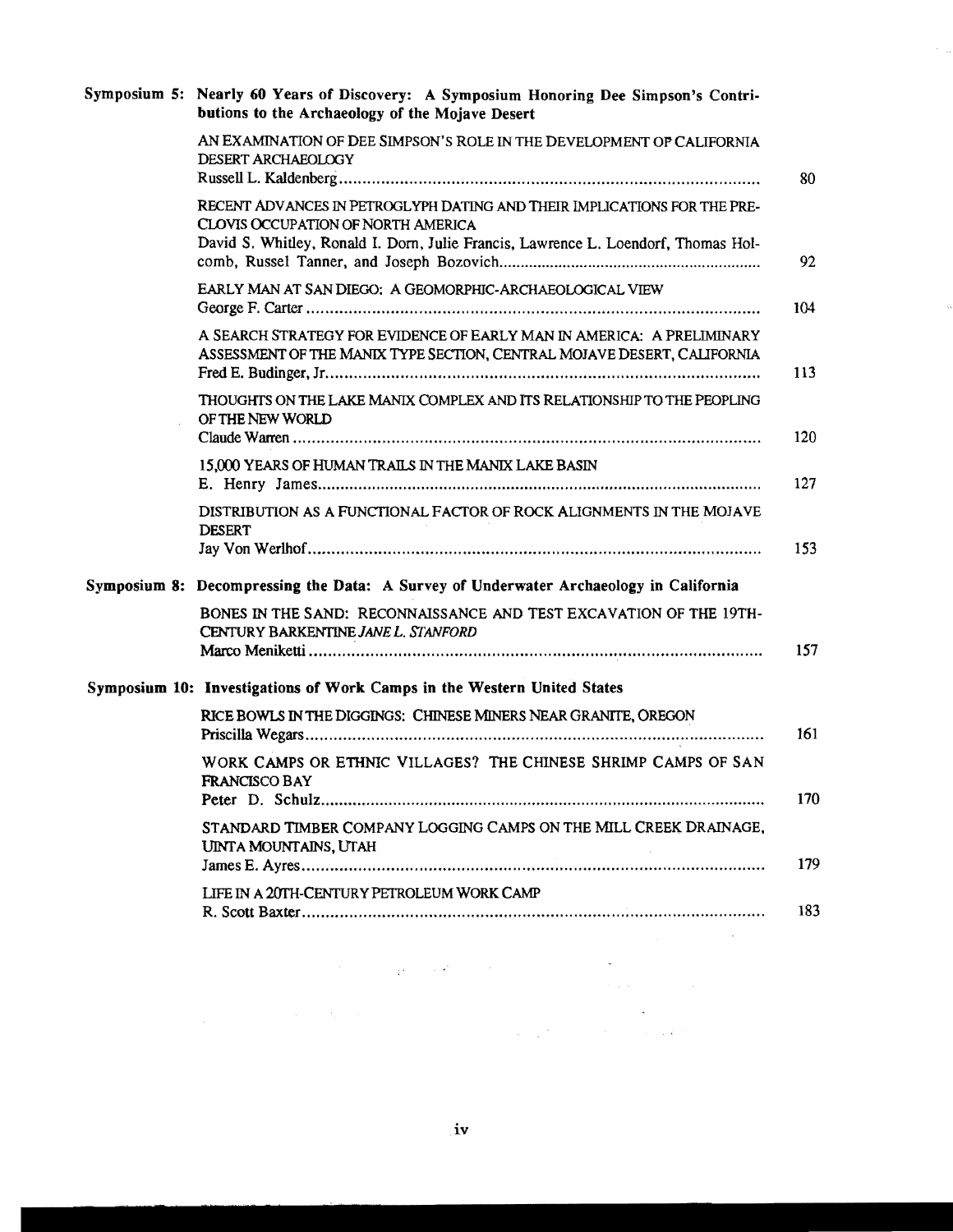| Symposium 12: Integration of Fort Hunter Liggett (FHL) Cultural Resources Management and<br>Land Use: Development and Implementation of an Historic Preservation Plan |            |
|-----------------------------------------------------------------------------------------------------------------------------------------------------------------------|------------|
| OVERVIEW OF THE FT. HUNTER LIGGETT HISTORIC PRESERVATION PLAN                                                                                                         | 189        |
| THE FORT HUNTER LIGGETT CULTURAL RESOURCES INVENTORY: OBJECTIVES AND<br>RESULTS OF ARCHAEOLOGICAL SURVEY WITHIN THE HISTORIC PRESERVATION PLAN<br><b>CONTEXT</b>      | 195        |
| ON-SITE INTEGRATION OF CULTURAL RESOURCES MANAGEMENT OBJECTIVES AND<br><b>MILITARY LAND USE</b>                                                                       | 199        |
| USER PERSPECTIVE OF INTEGRATING OBJECTIVES: TESTING AND HISTORICAL<br><b>PRESERVATION</b>                                                                             | <b>202</b> |
| Symposium 13: Papers on Southern California Archaeology                                                                                                               |            |
| SEX, GENDER AND HEALTH AMONG THE CHUMASH: AN ARCHAEOLOGICAL EX-<br>AMINATION OF PREHISTORIC GENDER ROLES                                                              | 205        |
| LITHIC MATERIAL TYPES AS A CHRONOLOGICAL INDICATOR IN THE ARCHAEO-<br>LOGICAL RECORD OF SAN DIEGO COUNTY                                                              | 209        |
| INITIAL ANALYSIS OF THE MABLE HARDING COLLECTION AS REPRESENTED BY<br>"MABLE HARDING SITE #27"                                                                        | 221        |
| Symposium 14: Papers on Technology, Curation, and Theory                                                                                                              |            |
| BUSSING TABLES AND STACKING PLATES: A BRIEF REVIEW OF CENTRAL CALI-<br>FORNIA CHARMSTONES AS CULTURAL TRACERS                                                         | 228        |
| THE CULTURE OF CALIFORNIA ARCHAEOLOGY AND CULTURAL RESISTANCE TO<br><b>SYNTHESIS</b>                                                                                  |            |
|                                                                                                                                                                       | 245        |
| Symposium 17: Papers on Subsistence and Environment                                                                                                                   |            |
| FRESHWATER MUSSELS: AN ECOLOGICAL PERSPECTIVE FOR CALIFORNIA AR-<br><b>CHAEOLOGISTS</b>                                                                               | 251        |
| FISH EXPLOITATION AT SEVERAL SITES NEAR GAVIOTA, SANTA BARBARA COUNTY,<br>CALIFORNIA: AN ALTERNATIVE ANALYTICAL METHOD                                                | 255        |
| NATIVE AMERICAN USES OF VERNAL POOLS                                                                                                                                  | 273        |

 $\sim$